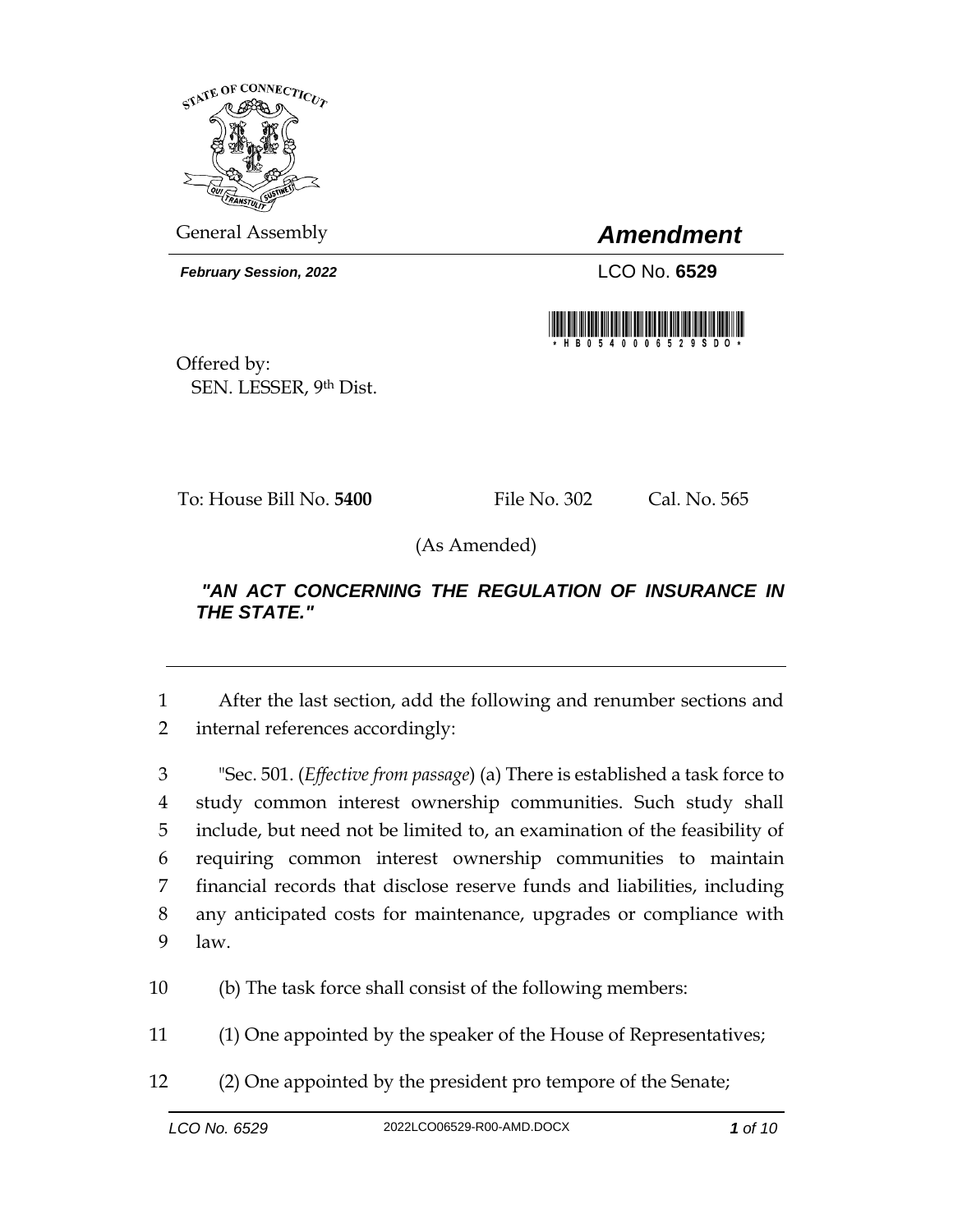| 13 | (3) One appointed by the minority leader of the House of                                   |  |
|----|--------------------------------------------------------------------------------------------|--|
| 14 | Representatives;                                                                           |  |
| 15 | (4) One appointed by the minority leader of the Senate;                                    |  |
| 16 | (5) One appointed by the Senate chairperson of the joint standing                          |  |
| 17 | committee of the General Assembly having cognizance of matters                             |  |
| 18 | relating to insurance, whom shall be a realtor;                                            |  |
| 19 | (6) One appointed by the House of Representatives chairperson of the                       |  |
| 20 | joint standing committee of the General Assembly having cognizance of                      |  |
| 21 | matters relating to insurance;                                                             |  |
| 22 | (7) One appointed by the Senate ranking member of the joint standing                       |  |
| 23 | committee of the General Assembly having cognizance of matters                             |  |
| 24 | relating to insurance; and                                                                 |  |
| 25 | (8) One appointed by the House of Representatives ranking member                           |  |
| 26 | of the joint standing committee of the General Assembly having                             |  |
| 27 | cognizance of matters relating to insurance.                                               |  |
| 28 | (c) Any member of the task force appointed under subdivision (1),                          |  |
| 29 | $(2)$ , $(3)$ , $(4)$ , $(5)$ or $(6)$ of subsection $(b)$ of this section may be a member |  |
| 30 | of the General Assembly.                                                                   |  |
| 31 | (d) All initial appointments to the task force shall be made not later                     |  |
| 32 | than thirty days after the effective date of this section. Any vacancy shall               |  |
| 33 | be filled by the appointing authority.                                                     |  |
| 34 | (e) The speaker of the House of Representatives and the president pro                      |  |
| 35 | tempore of the Senate shall select the chairpersons of the task force from                 |  |
| 36 | among the members of the task force. Such chairpersons shall schedule                      |  |
| 37 | the first meeting of the task force, which shall be held not later than sixty              |  |
| 38 | days after the effective date of this section.                                             |  |
| 39 | (f) The administrative staff of the joint standing committee of the                        |  |
| 40 | General Assembly having cognizance of matters relating to insurance                        |  |
| 41 | shall serve as administrative staff of the task force.                                     |  |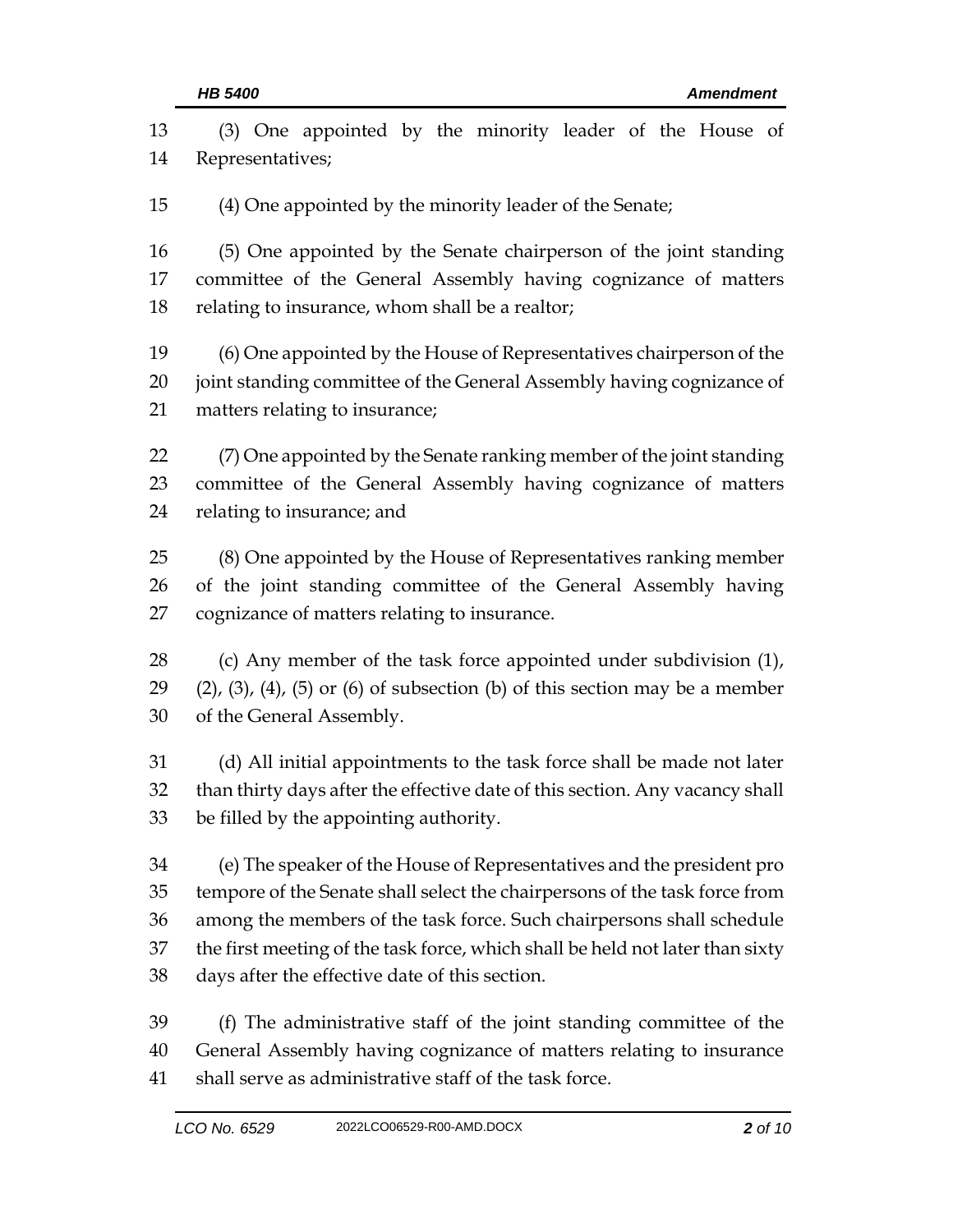(g) Not later than January 1, 2023, the task force shall submit a report on its findings and recommendations to the joint standing committee of the General Assembly having cognizance of matters relating to insurance, in accordance with the provisions of section 11-4a of the general statutes. The task force shall terminate on the date that it submits such report or January 1, 2023, whichever is later. Sec. 502. Section 38a-1084 of the 2022 supplement to the general statutes is repealed and the following is substituted in lieu thereof (*Effective January 1, 2023*): The exchange shall: (1) Administer the exchange for both qualified individuals and qualified employers; (2) Commission surveys of individuals, small employers and health care providers on issues related to health care and health care coverage; (3) Implement procedures for the certification, recertification and decertification, consistent with guidelines developed by the Secretary under Section 1311(c) of the Affordable Care Act, and section 38a-1086, of health benefit plans as qualified health plans; (4) Provide for the operation of a toll-free telephone hotline to respond to requests for assistance; (5) Provide for enrollment periods, as provided under Section 63 1311(c)(6) of the Affordable Care Act; (6) Maintain an Internet web site through which enrollees and prospective enrollees of qualified health plans may obtain standardized comparative information on such plans including, but not limited to, the 67 enrollee satisfaction survey information under Section  $1311(c)(4)$  of the Affordable Care Act and any other information or tools to assist enrollees and prospective enrollees evaluate qualified health plans offered through the exchange;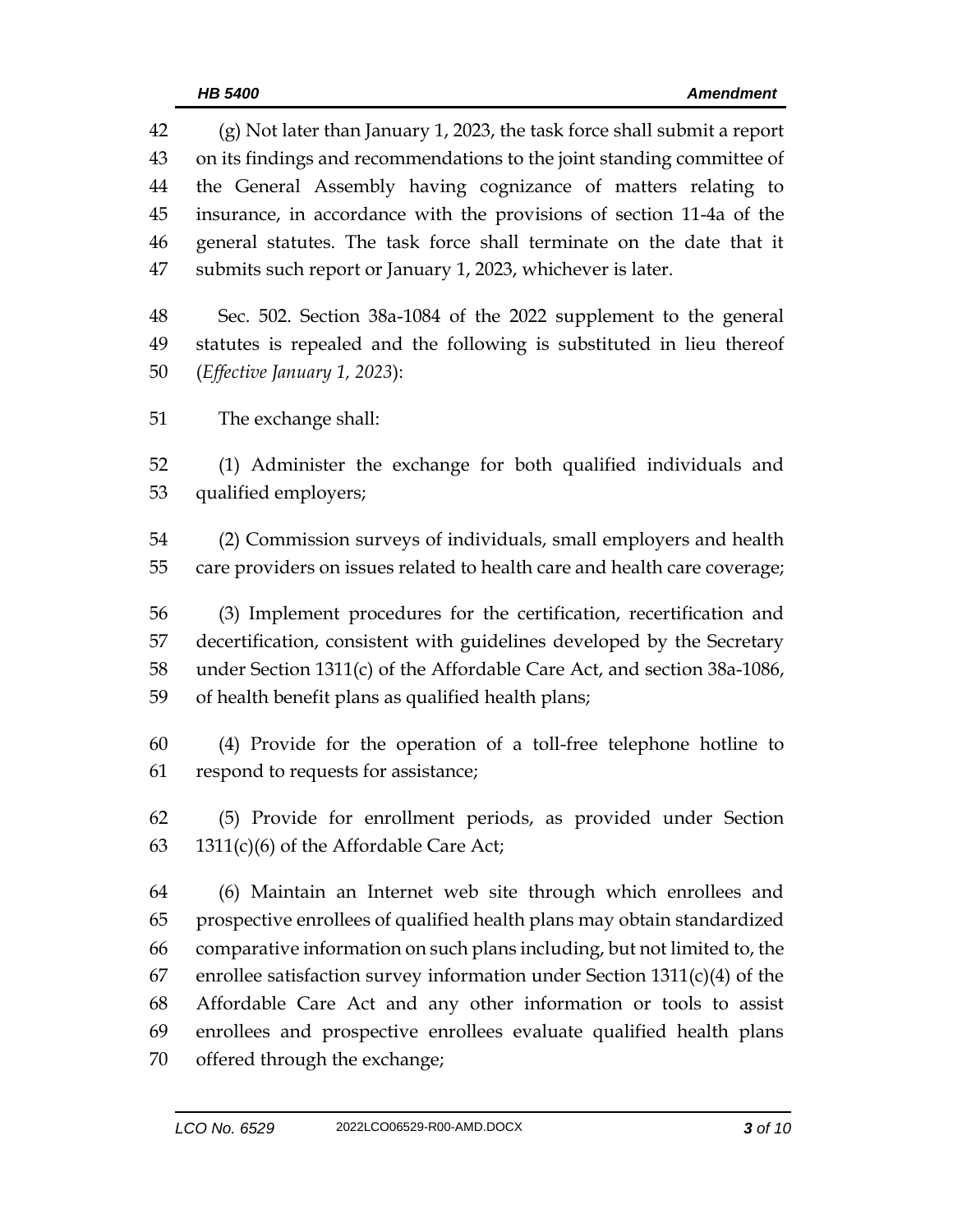(7) Publish the average costs of licensing, regulatory fees and any other payments required by the exchange and the administrative costs of the exchange, including information on moneys lost to waste, fraud and abuse, on an Internet web site to educate individuals on such costs; (8) On or before the open enrollment period for plan year 2017, assign a rating to each qualified health plan offered through the exchange in accordance with the criteria developed by the Secretary under Section 1311(c)(3) of the Affordable Care Act, and determine each qualified health plan's level of coverage in accordance with regulations issued by 80 the Secretary under Section 1302(d)(2)(A) of the Affordable Care Act;

 (9) Use a standardized format for presenting health benefit options in the exchange, including the use of the uniform outline of coverage established under Section 2715 of the Public Health Service Act, 42 USC 84 300gg-15, as amended from time to time;

 (10) Inform individuals, in accordance with Section 1413 of the Affordable Care Act, of eligibility requirements for the Medicaid program under Title XIX of the Social Security Act, as amended from time to time, the Children's Health Insurance Program (CHIP) under Title XXI of the Social Security Act, as amended from time to time, or any applicable state or local public program, and enroll an individual in such program if the exchange determines, through screening of the application by the exchange, that such individual is eligible for any such program;

 (11) Collaborate with the Department of Social Services, to the extent possible, to allow an enrollee who loses premium tax credit eligibility under Section 36B of the Internal Revenue Code and is eligible for HUSKY A or any other state or local public program, to remain enrolled in a qualified health plan;

 (12) Establish and make available by electronic means a calculator to determine the actual cost of coverage after application of any premium tax credit under Section 36B of the Internal Revenue Code and any cost-sharing reduction under Section 1402 of the Affordable Care Act;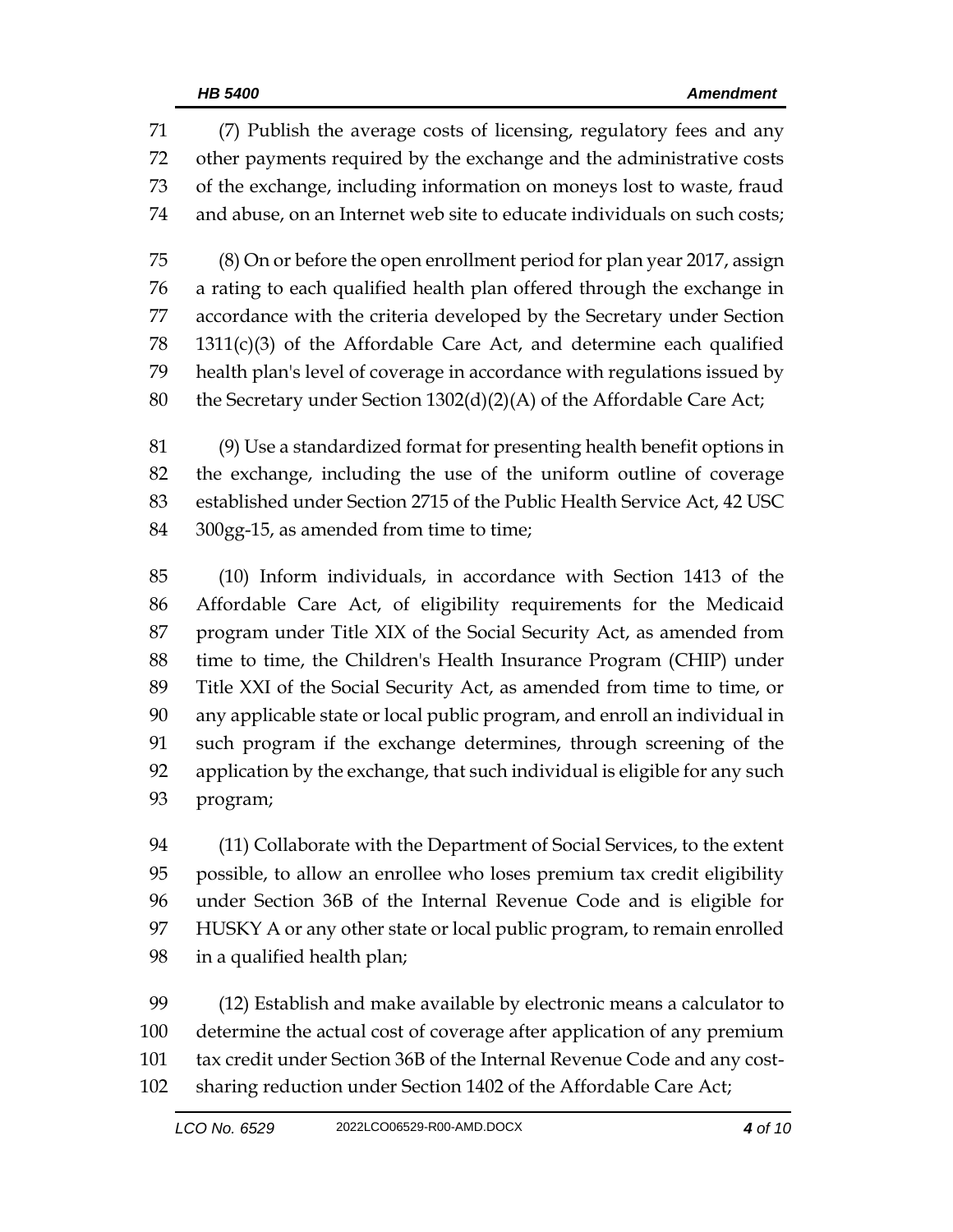| 103 | (13) Establish a program for small employers through which                 |
|-----|----------------------------------------------------------------------------|
| 104 | qualified employers may access coverage for their employees and that       |
| 105 | shall enable any qualified employer to specify a level of coverage so that |
| 106 | any of its employees may enroll in any qualified health plan offered       |
| 107 | through the exchange at the specified level of coverage;                   |
| 108 | (14) Offer enrollees and small employers the option of having the          |
| 109 | exchange collect and administer premiums, including through                |
| 110 | allocation of premiums among the various insurers and qualified health     |
| 111 | plans chosen by individual employers;                                      |
| 112 | (15) Grant a certification, subject to Section 1411 of the Affordable      |
| 113 | Care Act, attesting that, for purposes of the individual responsibility    |
| 114 | penalty under Section 5000A of the Internal Revenue Code, an               |
| 115 | individual is exempt from the individual responsibility requirement or     |
| 116 | from the penalty imposed by said Section 5000A because:                    |
| 117 | (A) There is no affordable qualified health plan available through the     |
| 118 | exchange, or the individual's employer, covering the individual; or        |
| 119 | (B) The individual meets the requirements for any other such               |
| 120 | exemption from the individual responsibility requirement or penalty;       |
| 121 | (16) Provide to the Secretary of the Treasury of the United States the     |
| 122 | following:                                                                 |
| 123 | (A) A list of the individuals granted a certification under subdivision    |
| 124 | (15) of this section, including the name and taxpayer identification       |
| 125 | number of each individual;                                                 |
| 126 | (B) The name and taxpayer identification number of each individual         |
| 127 | who was an employee of an employer but who was determined to be            |
| 128 | eligible for the premium tax credit under Section 36B of the Internal      |
| 129 | Revenue Code because:                                                      |
| 130 | (i) The employer did not provide minimum essential health benefits         |
| 131 | coverage; or                                                               |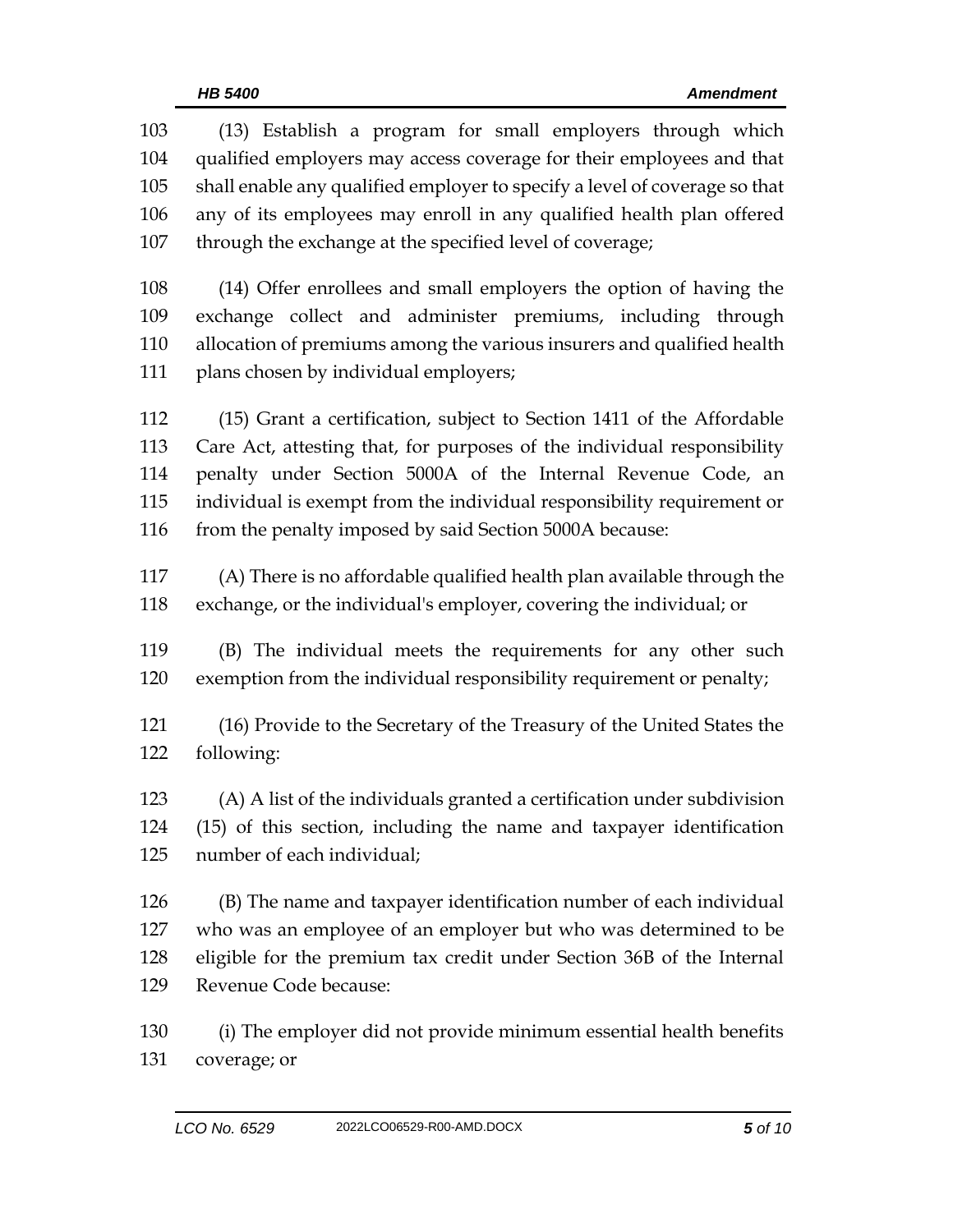|            | HB 5400<br><b>Amendment</b>                                                                                                             |  |  |
|------------|-----------------------------------------------------------------------------------------------------------------------------------------|--|--|
| 132<br>133 | (ii) The employer provided the minimum essential coverage but it<br>was determined under Section $36B(c)(2)(C)$ of the Internal Revenue |  |  |
| 134        | Code to be unaffordable to the employee or not provide the required                                                                     |  |  |
| 135        | minimum actuarial value; and                                                                                                            |  |  |
| 136        | (C) The name and taxpayer identification number of:                                                                                     |  |  |
| 137        | (i) Each individual who notifies the exchange under Section                                                                             |  |  |
| 138        | 1411(b)(4) of the Affordable Care Act that such individual has changed                                                                  |  |  |
| 139        | employers; and                                                                                                                          |  |  |
| 140        | (ii) Each individual who ceases coverage under a qualified health                                                                       |  |  |
| 141        | plan during a plan year and the effective date of that cessation;                                                                       |  |  |
| 142        | (17) Provide to each employer the name of each employee, as                                                                             |  |  |
| 143        | described in subparagraph (B) of subdivision (16) of this section, of the                                                               |  |  |
| 144        | employer who ceases coverage under a qualified health plan during a                                                                     |  |  |
| 145        | plan year and the effective date of the cessation;                                                                                      |  |  |
| 146        | (18) Perform duties required of, or delegated to, the exchange by the                                                                   |  |  |
| 147        | Secretary or the Secretary of the Treasury of the United States related to                                                              |  |  |
| 148        | determining eligibility for premium tax credits, reduced cost-sharing or                                                                |  |  |
| 149        | individual responsibility requirement exemptions;                                                                                       |  |  |
| 150        | (19) Select entities qualified to serve as Navigators in accordance with                                                                |  |  |
| 151        | Section 1311(i) of the Affordable Care Act and award grants to enable                                                                   |  |  |
| 152        | Navigators to:                                                                                                                          |  |  |
| 153        | (A) Conduct public education activities to raise awareness of the                                                                       |  |  |
| 154        | availability of qualified health plans;                                                                                                 |  |  |
| 155        | (B) Distribute fair and impartial information concerning enrollment                                                                     |  |  |
| 156        | in qualified health plans and the availability of premium tax credits                                                                   |  |  |
| 157        | under Section 36B of the Internal Revenue Code and cost-sharing                                                                         |  |  |
| 158        | reductions under Section 1402 of the Affordable Care Act;                                                                               |  |  |
| 159        | (C) Facilitate enrollment in qualified health plans;                                                                                    |  |  |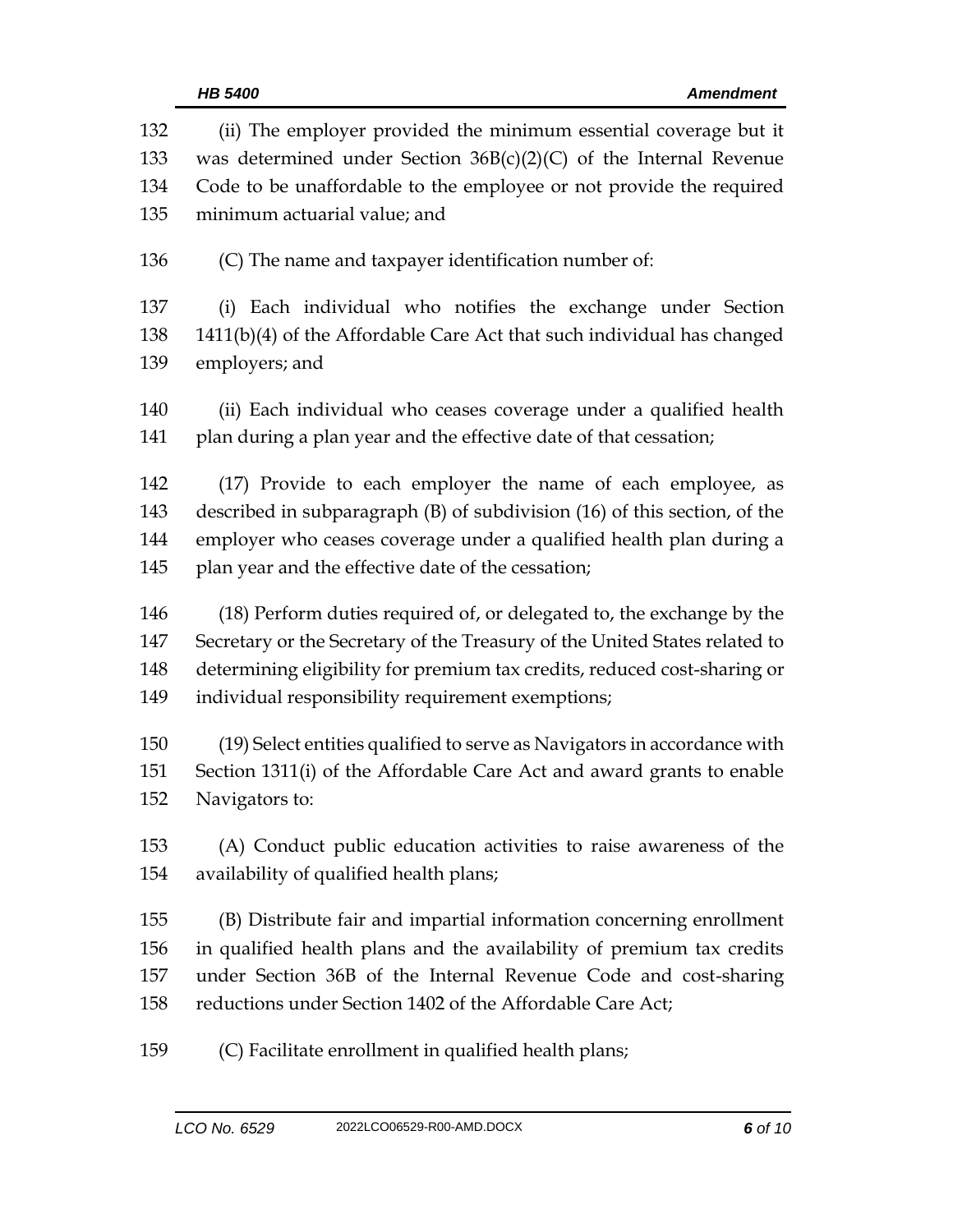(D) Provide referrals to the Office of the Healthcare Advocate or health insurance ombudsman established under Section 2793 of the Public Health Service Act, 42 USC 300gg-93, as amended from time to 163 time, or any other appropriate state agency or agencies, for any enrollee with a grievance, complaint or question regarding the enrollee's health benefit plan, coverage or a determination under that plan or coverage; and

 (E) Provide information in a manner that is culturally and linguistically appropriate to the needs of the population being served by the exchange;

 (20) Review the rate of premium growth within and outside the exchange and consider such information in developing recommendations on whether to continue limiting qualified employer status to small employers;

 (21) Credit the amount, in accordance with Section 10108 of the Affordable Care Act, of any free choice voucher to the monthly premium of the plan in which a qualified employee is enrolled and collect the amount credited from the offering employer;

 (22) Consult with stakeholders relevant to carrying out the activities required under sections 38a-1080 to 38a-1090, inclusive, including, but not limited to:

 (A) Individuals who are knowledgeable about the health care system, have background or experience in making informed decisions regarding health, medical and scientific matters and are enrollees in qualified health plans;

 (B) Individuals and entities with experience in facilitating enrollment in qualified health plans;

 (C) Representatives of small employers and self-employed individuals;

(D) The Department of Social Services; and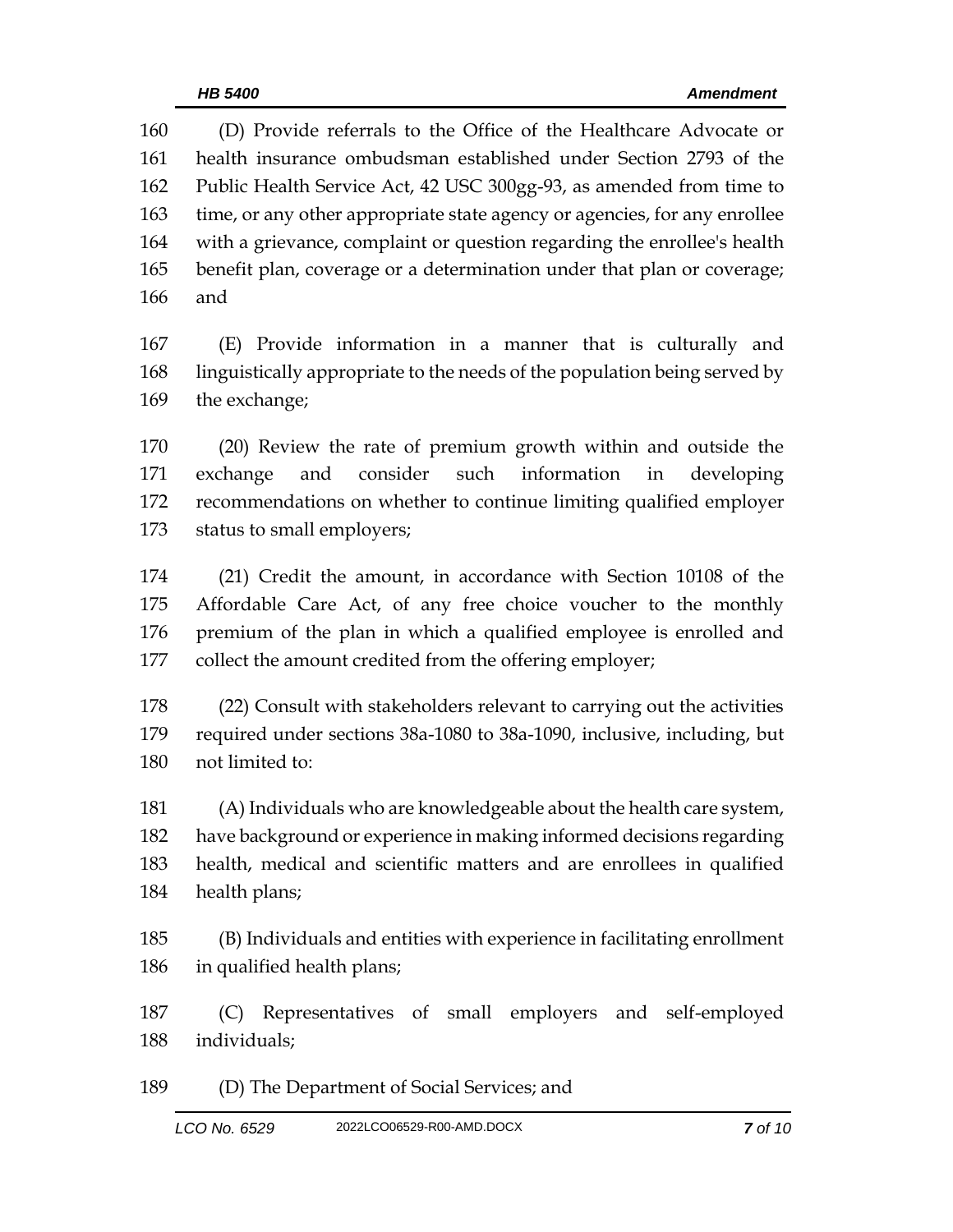|     | <b>HB 5400</b><br><b>Amendment</b>                                        |  |  |
|-----|---------------------------------------------------------------------------|--|--|
| 190 | (E) Advocates for enrolling hard-to-reach populations;                    |  |  |
| 191 | (23) Meet the following financial integrity requirements:                 |  |  |
| 192 | (A) Keep an accurate accounting of all activities, receipts and           |  |  |
| 193 | expenditures and annually submit to the Secretary, the Governor, the      |  |  |
| 194 | Insurance Commissioner and the General Assembly a report concerning       |  |  |
| 195 | such accountings;                                                         |  |  |
| 196 | (B) Fully cooperate with any investigation conducted by the Secretary     |  |  |
| 197 | pursuant to the Secretary's authority under the Affordable Care Act and   |  |  |
| 198 | allow the Secretary, in coordination with the Inspector General of the    |  |  |
| 199 | United States Department of Health and Human Services, to:                |  |  |
| 200 | (i) Investigate the affairs of the exchange;                              |  |  |
| 201 | (ii) Examine the properties and records of the exchange; and              |  |  |
| 202 | (iii) Require periodic reports in relation to the activities undertaken   |  |  |
| 203 | by the exchange; and                                                      |  |  |
| 204 | (C) Not use any funds in carrying out its activities under sections 38a-  |  |  |
| 205 | 1080 to 38a-1089, inclusive, that are intended for the administrative and |  |  |
| 206 | operational expenses of the exchange, for staff retreats, promotional     |  |  |
| 207 | giveaways, excessive executive compensation or promotion of federal       |  |  |
| 208 | or state legislative and regulatory modifications;                        |  |  |
| 209 | (24) (A) Seek to include the most comprehensive health benefit plans      |  |  |
| 210 | that offer high quality benefits at the most affordable price in the      |  |  |
| 211 | exchange, (B) encourage health carriers to offer tiered health care       |  |  |
| 212 | provider network plans that have different cost-sharing rates for         |  |  |
| 213 | different health care provider tiers and reward enrollees for choosing    |  |  |
| 214 | low-cost, high-quality health care providers by offering lower            |  |  |
| 215 | copayments, deductibles or other out-of-pocket expenses, and (C) offer    |  |  |
| 216 | any such tiered health care provider network plans through the            |  |  |
| 217 | exchange;                                                                 |  |  |
| 218 | (25) Report at least annually to the General Assembly on the effect of    |  |  |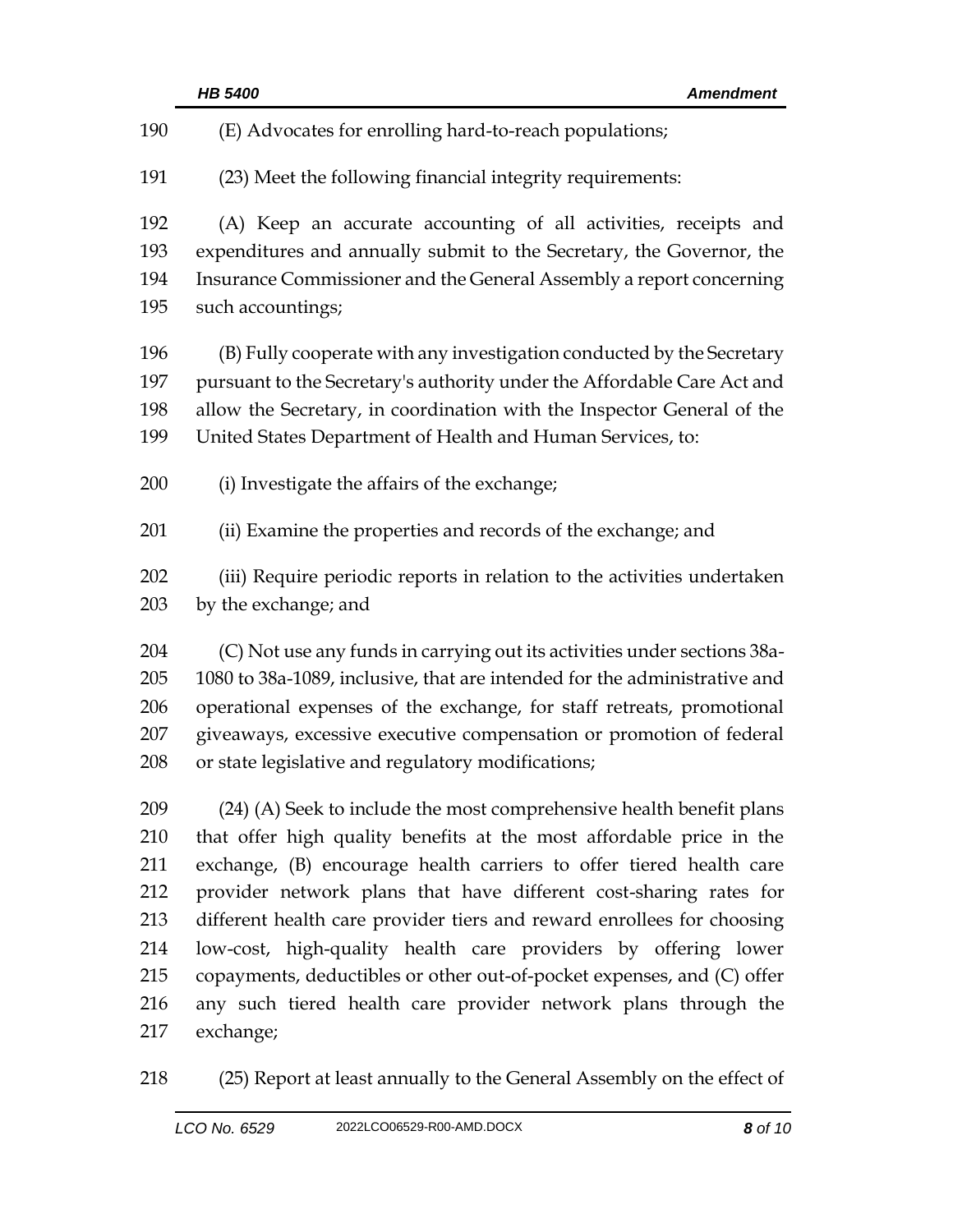adverse selection on the operations of the exchange and make legislative recommendations, if necessary, to reduce the negative impact from any such adverse selection on the sustainability of the exchange, including recommendations to ensure that regulation of insurers and health benefit plans are similar for qualified health plans offered through the exchange and health benefit plans offered outside the exchange. The exchange shall evaluate whether adverse selection is occurring with respect to health benefit plans that are grandfathered under the Affordable Care Act, self-insured plans, plans sold through the exchange and plans sold outside the exchange; **[**and**]**

 (26) Consult with the Commissioner of Social Services, Insurance Commissioner and Office of Health Strategy, established under section 19a-754a for the purposes set forth in section 19a-754c; **[**.**]** and

 (27) (A) Notwithstanding the provisions of section 12-15, the exchange shall make written request from the Commissioner of Revenue Services, for return or return information, as such terms are defined in section 12-15, for use in conducting targeted outreach to uninsured residents of this state. If the Commissioner of Revenue Services deems such return or return information to be relevant to the exchange conducting targeted outreach to uninsured residents, said commissioner may disclose such information to the exchange. To effectuate the disclosure of such information, the Commissioner of Revenue Services and the exchange shall enter into a memorandum of understanding that sets forth the specific information to be disclosed and contains the terms and conditions under which said commissioner will disclose such information to the exchange. Any return or return information disclosed by the Commissioner of Revenue Services shall 246 not be disclosed without permission to a third party and shall only be used by the exchange in the manner prescribed in the memorandum of understanding. Any person who violates this subparagraph shall be fined not more than five thousand dollars.

 (B) To assist the exchange in conducting targeted outreach to uninsured residents of this state, the Commissioner of Revenue Services